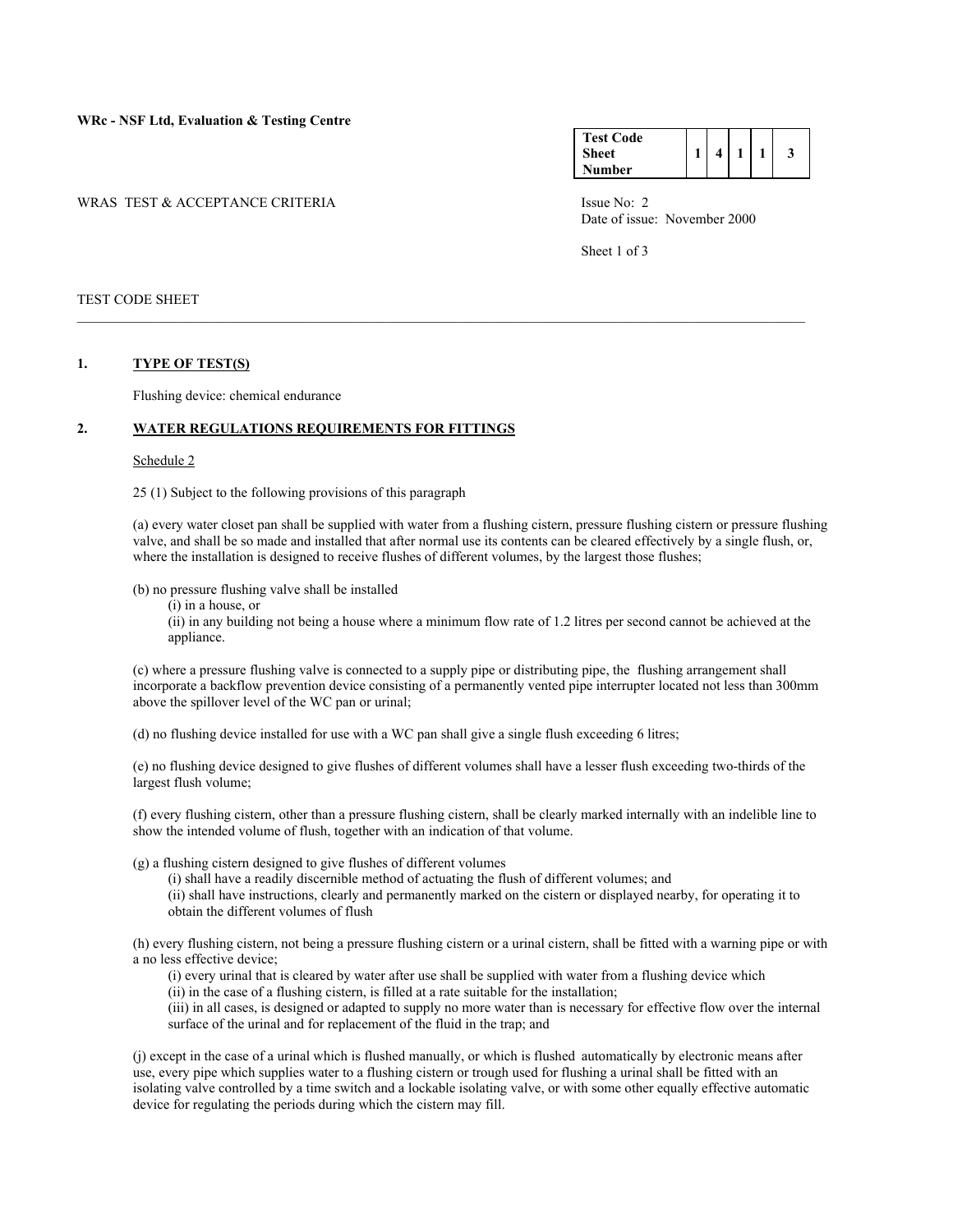| <b>Test Code</b> |  |  |  |
|------------------|--|--|--|
| Sheet            |  |  |  |
| Number           |  |  |  |

 Issue No: 2 Date of issue: November 2000

Sheet 2 of 3

(2) Every water closet, and every flushing device designed for use with a water closet, shall comply with a specification approved by the regulator for the purposes of this schedule.

 $\mathcal{L}_\text{max}$ 

(3) The requirements of the sub-paragraphs (1) and (2) do not apply where faeces or urine are disposed of through an appliance that does not solely use fluid to remove the contents.

(4) The requirement in sub-paragraph (1)(I) shall be deemed to satisfied

(a) in the case of an automatically appeared flushing cistern servicing urinals which is filled with water at a rate not exceeding

(i) 10 litres per hour for a cistern serving a single urinal;

 (ii) 7.5 litres per hour per urinal bowl or stall, or as the case may be, for each 700mm width of urinal slab, for a cistern serving two or more urinals;

(b) in the case of a manually or automatically operated pressure flushing valve used for a flushing urinals which delivers not more than 1.5 litres per bowl or position each time the device is operated.

(5) Until 1 January 2001 paragraphs (1) (a) and (d) shall have effect as if they provided as follows

(a) every water closet pan shall be supplied with water from a flushing cistern or trough of the valveless type which incorporates siphonic apparatus;

(b) no flushing device installed for use with a WC pan shall give a single flush exceeding 7.5 litres.

(6) Notwithstanding sub-paragraph 1(d), a flushing cistern installed before 1st July 1999 may be replaced by a cistern which delivers a similar volume and which may be either single flush or dual flush; but a single flush cistern may not be so replaced by a double flush cistern.

(7) In this paragraph

'PRESSURE FLUSHING CISTERN' means a WC Flushing device that utilises the pressure of water within the cistern supply pipe to compress air and increase the pressure of water available for flushing a WC pan.

'PRESSURE FLUSHING VALVE' means a self closing valve supplied with water directly from a supply pipe or a distributing pipe which when activated will discharge a pre determined flush volume.

'TRAP' means a pipe fitting or part of a sanitary appliance, that retains liquid to prevent the passage of foul air; and

'WARNING PIPE' means an overflow pipe whose outlet is located in a position where the discharge of water can be readily seen.